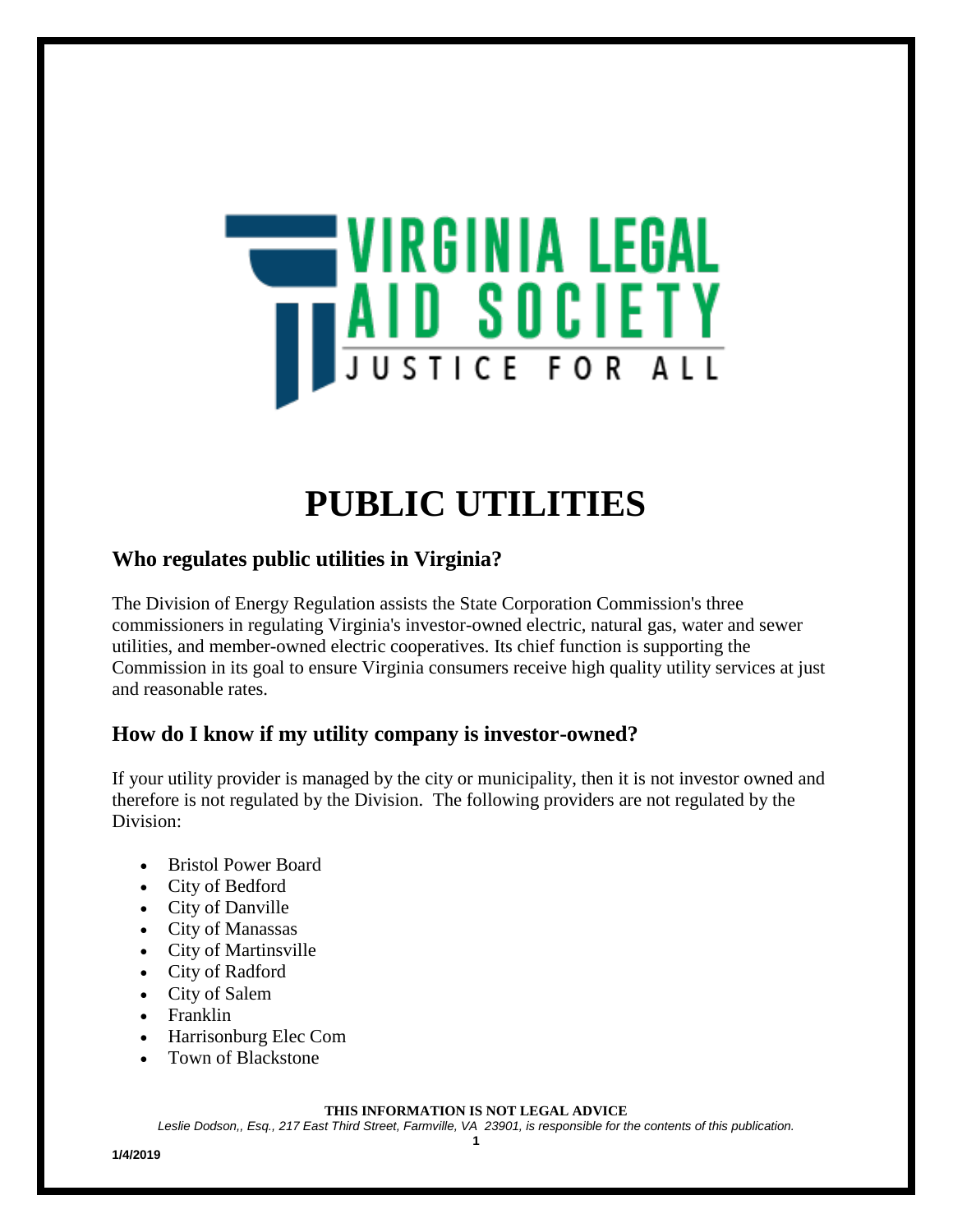- Town of Elkton
- VPI&SU

### **Who regulates utility companies that are owned by a city or municipality?**

Utilities run by the local government are self-regulated, meaning that the local office for the utility will need to be contacted and negotiated with. To resolve any problems, you will need to follow the guidelines and grievance procedures established by the utility. If you continue to experience problems with resolving the situation to your satisfaction, you may try contacting the following to file a complaint:

- Better Business Bureau  $-1-800-533-5501$
- Virginia Dept of Agriculture/Consumer Affairs 1-800-552-9963
- National Consumer Law Center 202-452-6252
- National Association of Consumer Advocates 202-452-1989
- Federal Trade Commission 1-877-382-4357

However, if the utility company is not following its guidelines and/or grievance procedures, then at that time you should contact the Division of Energy Regulation to file a complaint.

### **Does the utility have the right to request a deposit from me?**

Yes. Division rules allow utilities to request a deposit since service is provided in advance of billing and payment; however, the maximum request is limited to the estimated liability for two months usage. Additionally, the utility must allow residential customers to pay a large deposit request in three installments. If satisfactory credit (timely payment of monthly bills) has been established after one year for residential customers, or two years for commercial customers, the deposit will be refunded.

## **If I rent a place, can I get water and sewer service in my own name? If so, do I have to pay a deposit?**

As a tenant, you can get water and sewer service in your own name from the local public utility, but they may require:

- A letter from your landlord authorizing the utility to put the service in your name, and
- A security deposit equal to three to five months' worth of water and sewer charges. *However, the local utility company is not allowed to require such a deposit if you provide them with written proof that you're receiving government need-based rental assistance.*

If you owe money to the utility when you move out, they may keep part or all of your security deposit to apply it against what you owe. If your security deposit doesn't cover all that you owe, then the utility company can place a lien against the landlord's property for the balance. The

**THIS INFORMATION IS NOT LEGAL ADVICE**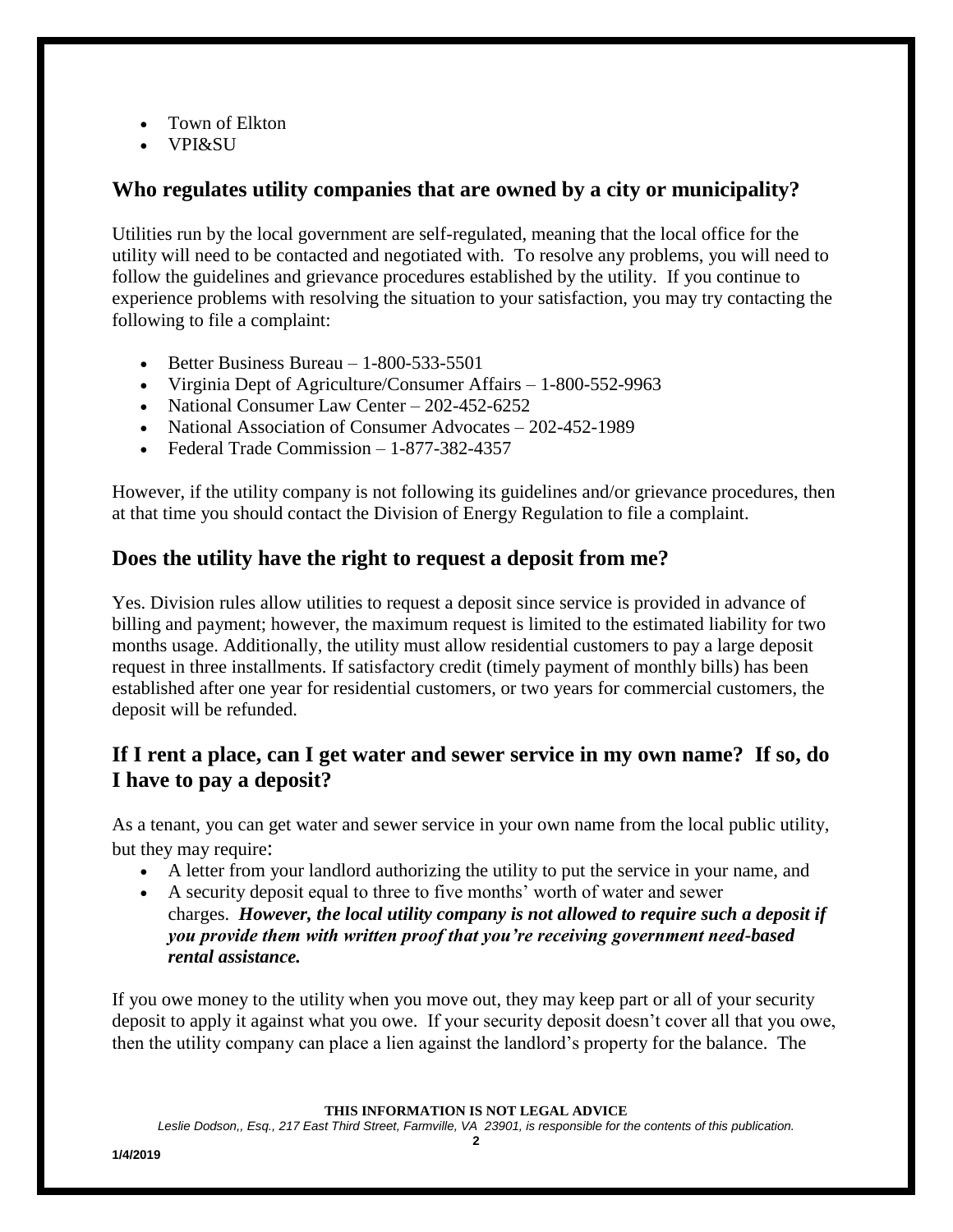utility company is not allowed to put a lien against the landlord's property unless they have first gotten a deposit from you and applied your deposit to the balance owed.

## **The utility company wants a deposit of \$500 before it will turn on my electric/gas service. Is that legal?**

If the deposit is greater than \$40, the customer must be allowed to make at least three equal monthly payments. Usually, a utility company will establish a lower deposit if you can get your last utility company to send a letter saying that you made regular and timely payments.

You can avoid having to pay a deposit by authorizing the utility company to install prepaid metering equipment. The disadvantage to this is that your service will be terminated automatically and immediately as soon as you've incurred charges equal to the amount you prepaid.

### **When are deposits refunded?**

Customer deposits may be refunded by a utility at any time. Residential customers' deposits should not be held longer than one year provided the customer has established satisfactory credit during that period.

Each utility must pay interest on deposits held longer than 90 days, to accrue from the date the deposit is made until it has been refunded, or until a reasonable effort has been made to refund the deposit to the customer. All investor-owned utilities will pay interest on deposits at a rate established annually. Each customer making a security deposit, may choose to have the utility pay all accrued interest directly to the customer, or credit the interest to the customer's account.

#### **Can I receive assistance in paying my deposit, or have it waived?**

Some Virginia public utility regulations may provide alternative measures of creditworthiness in lieu of a security deposit. These include providing the utility with a guarantor who promises to pay the utility bill if the customer fails to pay, a good payment record with the utility, proof of home ownership or full-time employment for a set period of time. Contact the National Energy Assistance Referral Project (NEAR) for information regarding this and other energy assistance at: 1-866-674-6327. Or you may find more information at:<https://liheapch.acf.hhs.gov/help>**.**

### **What is the flat monthly customer (or system) charge that appears on my utility bill?**

All utilities impose a flat monthly basic customer charge, as approved by the Division, designed to recover certain fixed expenses associated with making utility service available to your location. The utility incurs these expenses regardless of how much energy or water you consume. These expenses may include customer account expenses such as metering, billing, and payment processing as well as fixed costs associated with your individual service line such as

**THIS INFORMATION IS NOT LEGAL ADVICE**

*Leslie Dodson,, Esq., 217 East Third Street, Farmville, VA 23901, is responsible for the contents of this publication.* **3**

**1/4/2019**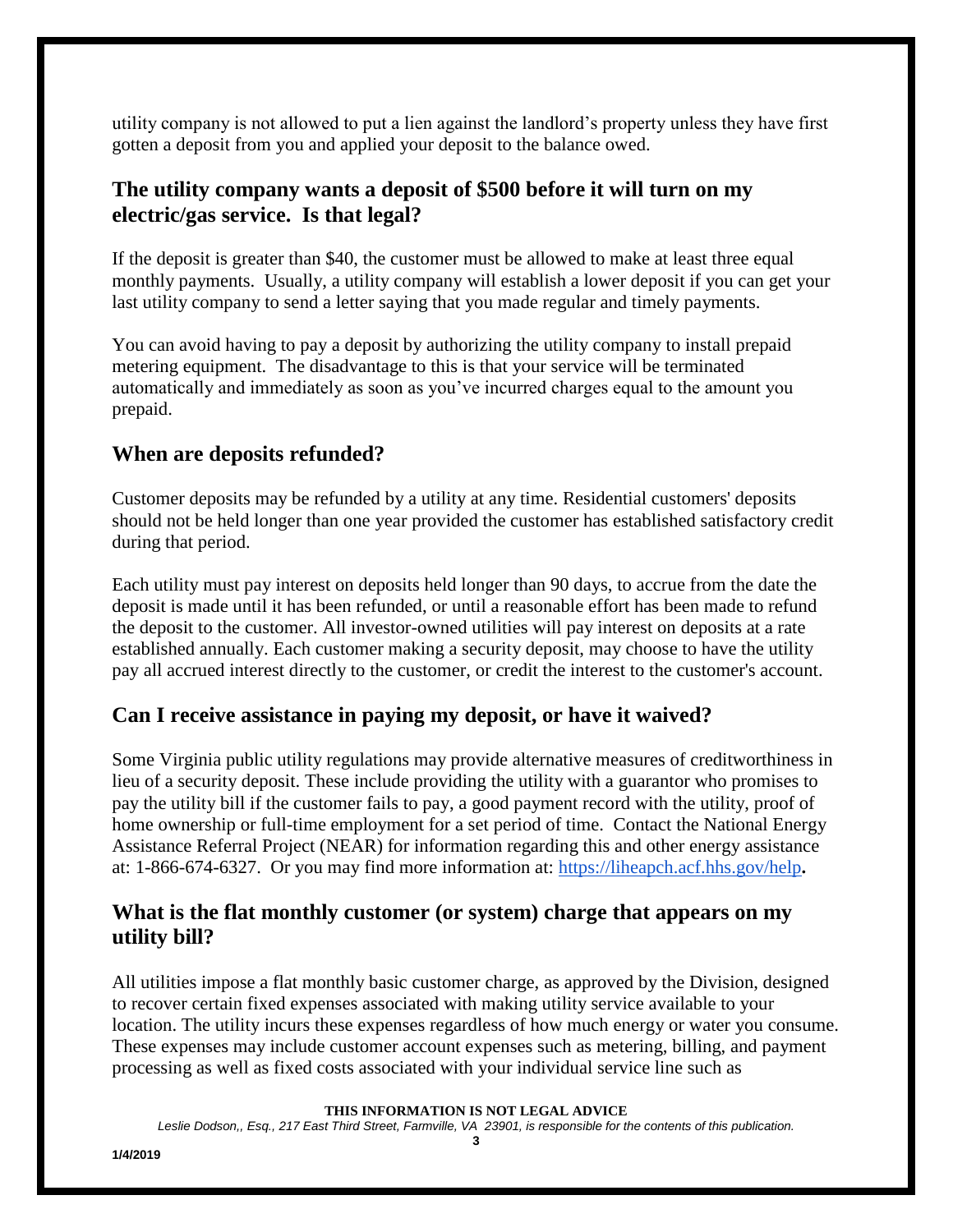depreciation, maintenance, and financing costs. The utility may or may not show this charge as a separate line item on your bill.

### **Can a utility estimate my meter reading?**

Yes, but the Division expects utilities to minimize reliance on estimates. As a practical matter utilities must estimate readings from time to time. Usage may be estimated for various reasons: inclement weather, lack of access to the meter, or the malfunction of equipment. Since the meter continuously accumulates actual usage -- that is, the meter is not "reset" to zero -- estimated usage errors are self-adjusting with the next actual meter reading.

### **Does a utility have to notify me before it disconnects my service?**

Yes. Before disconnecting service, a utility must mail a written notice to the customer at least 10 calendar days prior to the possible termination date. This notification requirement may be accomplished either through a notice on the regular monthly bill or through a separate mailing. (See below for special rules if you or a family member living with you has a serious medical condition; you may be entitled to an additional 30 days before termination of services.)

### **How much time do I have to pay my bill before my utilities are terminated?**

You have one month to pay your bill before the utility may start proceedings against you to terminate your service*.* However, the utility company may charge you a late fee if you have not paid your bill within 20 days from the mailing date of the bill*.*

#### **What do I do when I receive a service termination notice?**

When you receive a service termination notice, if you are able to pay the amount due in full, do so immediately through a method to ensure it will post in the utility's accounting system before your shut-off date. It is always a good idea to call the utility to make sure they have received your payment.

If you are unable to pay the specified amount in full, contact the utility to see if they will be willing to accept payment arrangements. Do not wait to act until your service has been terminated since it will be more expensive to have your service reconnected than to maintain service. If you cannot work out a payment plan, you may be eligible for Crisis Assistance through your local Department of Social Services (DSS). You may call DSS customer service at 1-800-552-3431 for more information.

Crisis Assistance is available to eligible households for emergencies such as lack of heat, utility cutoffs, unsafe heating equipment, and payment of a utility's security deposit. Crisis Assistance is only available until DSS runs out of money.

**THIS INFORMATION IS NOT LEGAL ADVICE**

*Leslie Dodson,, Esq., 217 East Third Street, Farmville, VA 23901, is responsible for the contents of this publication.* **4**

**1/4/2019**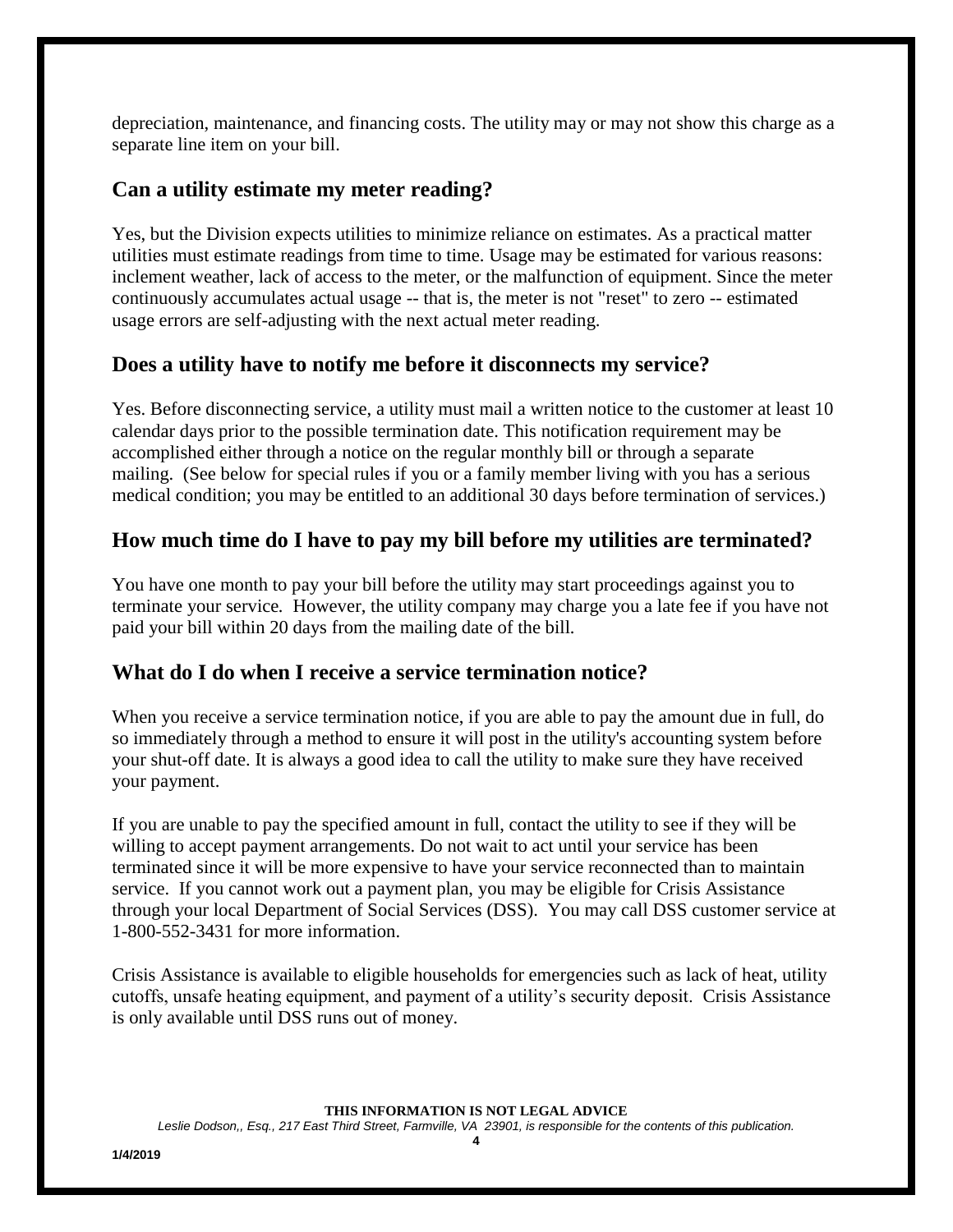You may try an appointment with a local non-profit Consumer Credit Counseling Service. Have the Credit Counselor prepare a payment plan for the utility debt, to make it an affordable rate over time and submit it to the utility. If the utility does not agree, go to the City Manager or County Board of Supervisors and ask for their assistance.

### **Can the utility company terminate my service if I or a family member who lives with me has a serious medical condition?**

The company is not totally prohibited from terminating your service even if you or a family member has a serious medical condition. But, if you are able to provide a physician's statement certifying that you have such a condition, they are required to delay cutting you off so you have more time to make payment arrangements, or to make other arrangements for housing or medical care. The utility company must give you an additional 30 days (in addition to the usual 10 days mentioned above) to work with them on a payment plan, or for you to make other arrangements for housing or medical care, before they terminate your service. This applies to all investorowned electric utilities, electric cooperatives, and public utilities providing water service.

If you or a family member has a serious medical condition, you should place a signed physician's statement in your account file with the utility company. If you don't already have a statement on file and the company gives you notice they intend to terminate your service, you should tell them of the medical condition. If you tell them, they are then required to tell you where to get the medical condition certification form on the internet, or to send you a copy of it if you request it. You will then have 10 days to get the form back to them, and the additional 30 days will start from the time they receive it. Until all that is done, they can't cut off your service.

If the utility company has already turned off your electricity or water, you can still send the utility company a Serious Medical Condition Certification Form within 14 days after the cutoff. The utility company must turn the service back on as soon as it receives the completed form. The company cannot require you to pay a reconnection fee before turning the service back on. But the company can bill you later for the reconnection. You and the utility company should also discuss a payment plan arrangement to help you pay future bills on time.

You can get the form for your doctor to sign, by going to:

[http://www.scc.virginia.gov/publicforms/594/med\\_cert.pdf.](http://www.scc.virginia.gov/publicforms/594/med_cert.pdf)

## **I cannot pay my whole bill this month and it's freezing outside. Can the utility company terminate my service?**

Virginia does not have formal regulations for winter cutoffs. Each utility company must have its own regulations which are approved by the Division. If the utility company won't tell you what its regulations are, call the Division. Usually the Division will not permit cutoffs on Fridays or during holidays.

**THIS INFORMATION IS NOT LEGAL ADVICE**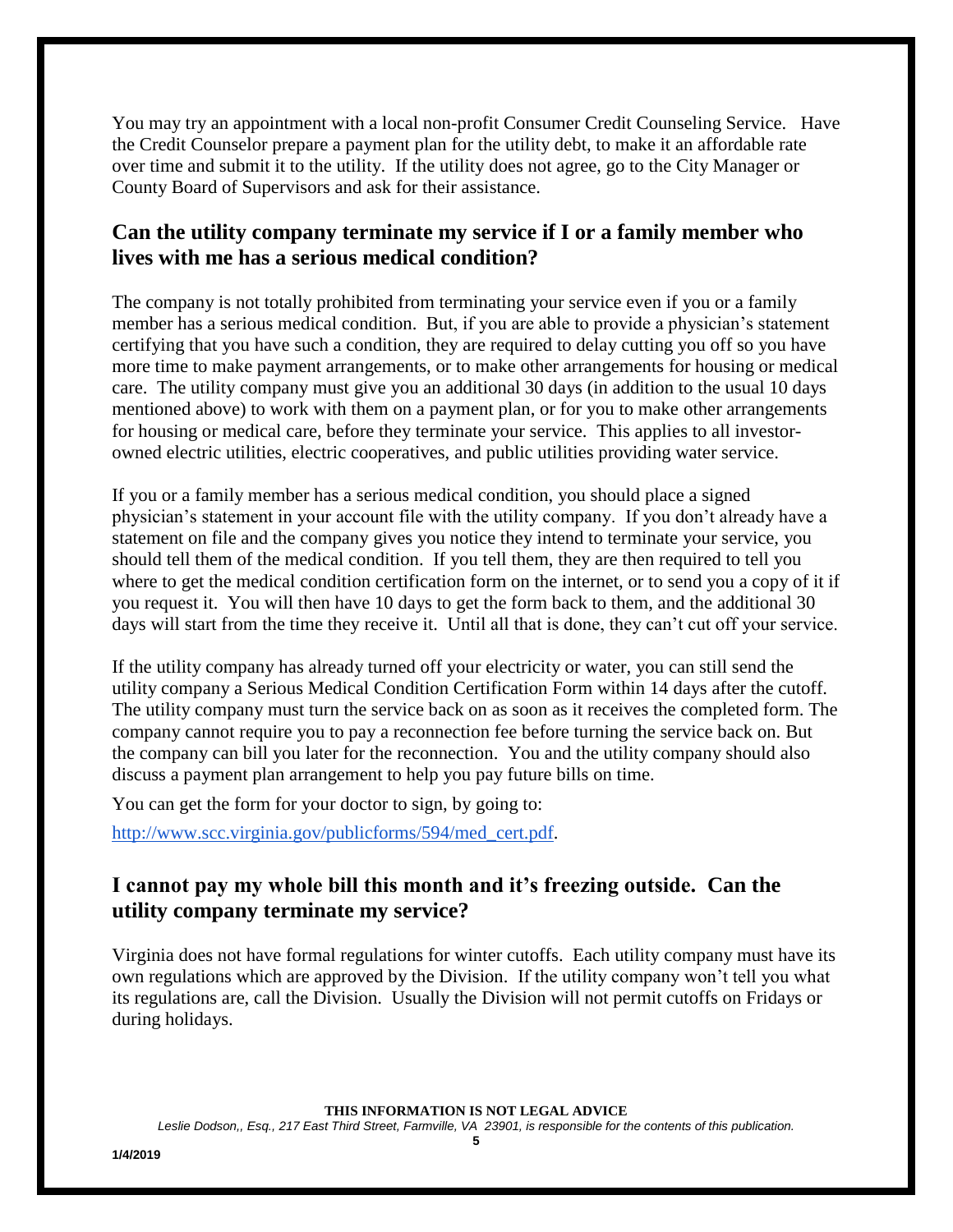## **Can the utility company disconnect my utility services if I have a billing dispute?**

Generally, utilities are prohibited from disconnecting service if there is a legitimate billing dispute. The source of this limitation will depend on whether the utility is regulated by a utility commission. Some courts have prohibited the disconnection of utility service where there is a billing dispute because disconnection is a heavy-handed collection tool that is being used to coerce payment. If the utility has wrongfully terminated a customer's service, the utility may have to pay money damages to the customer.

### **What should I do if there is a billing problem**?

The first step should be to contact the utility to try and resolve the problem with the customer service representative. If the customer service agent cannot resolve the problem, speak to a supervisor at the company.

Keep records of your calls (when the calls were made, who you spoke to and a summary of the conversation). If this involves a regulated utility, contact your state utility commission. Most commissions have a consumer division where you can file informal and formal complaints.

## **I don't think I'm being treated right by my utility company. What can I do?**

Your utility company must have a complaint procedure approved by the SCC and it must tell you what that procedure is. Call your utility service and tell them you want to file a complaint right away. Virginia law does not require that the utility provide you with services while your complaint is pending.

If you do not get a reasonable result through the utility's complaint procedure, contact the Division of Energy Regulation and ask them to investigate your complaint. For the most efficient handling of your complaint, it is recommended that you use only one method for notifying the Division of your concern.

By phone: 1-800-552-7945

By mail: Division of Energy Regulation State Corporation Commission P.O. Box 1197 Richmond, VA 23218

Electronically: <http://www.scc.virginia.gov/pur/complaint.aspx>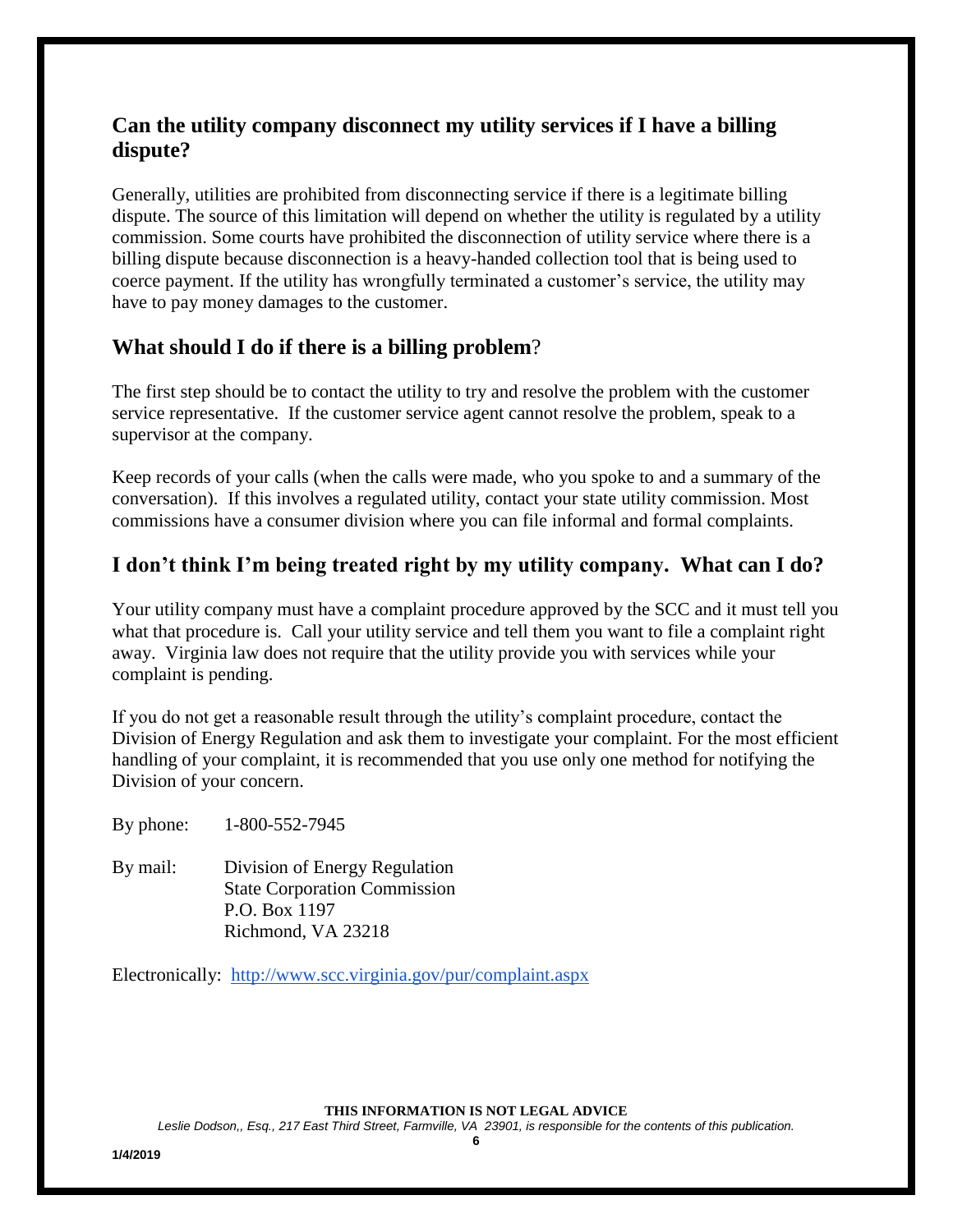Also please be aware that the Energy Division cannot assist you with the following inquiries or disputes:

- Complaints concerning bottled propane and/or oil companies
- Complaints regarding municipally-owned utilities
- Complaints related to telephone service, cable television or satellite TV service (Complaints relative to telephone service may be directed to the SCC's Division of Communications)

# **What do I do if I have damage claim against a utility?**

The SCC does not adjudicate damage claims. Damage claims need to be filed directly with the utility. If you are unhappy with the decision of the company, you may pursue options available through the regular court system.

## **I am being denied utility service because my father owes the company for unpaid bills from years ago. Can they do this?**

A utility cannot deny service because of an old or existing account in someone else's name. Usually, the Energy Advocates at the Division of Energy Regulation will help to work out this problem with your utility company: 1-800-552-7945.

## **I left an unpaid utility bill about 10 years ago when I moved out of this town. Now, I'm back and the utility company won't open an account for me unless I pay the old bill.**

If the company has not already sued you for that old bill, it may be too late to collect the bill now due to the statute of limitations. A utility company may disregard a bill if it is over 3 years old. If they refuse to disregard an old bill, call the Division Energy Regulation and ask for assistance.

Be aware that the utility may require a significant deposit (two months billing).

## **I am divorced and now the utility company is saying that I cannot have service unless I pay off my ex-husband's old account.**

Unless you were named as a "responsible party" for the old account, the utility company cannot deny you service.

If the company refuses to give you service in your name, without making you pay your exhusband's bill, you may have an Equal Credit lawsuit against the company because it appears they are discriminating against you based on marital status.

First, call the Division of Energy Regulation to see if they can work it out for you.

#### **THIS INFORMATION IS NOT LEGAL ADVICE**

*Leslie Dodson,, Esq., 217 East Third Street, Farmville, VA 23901, is responsible for the contents of this publication.* **7**

**1/4/2019**